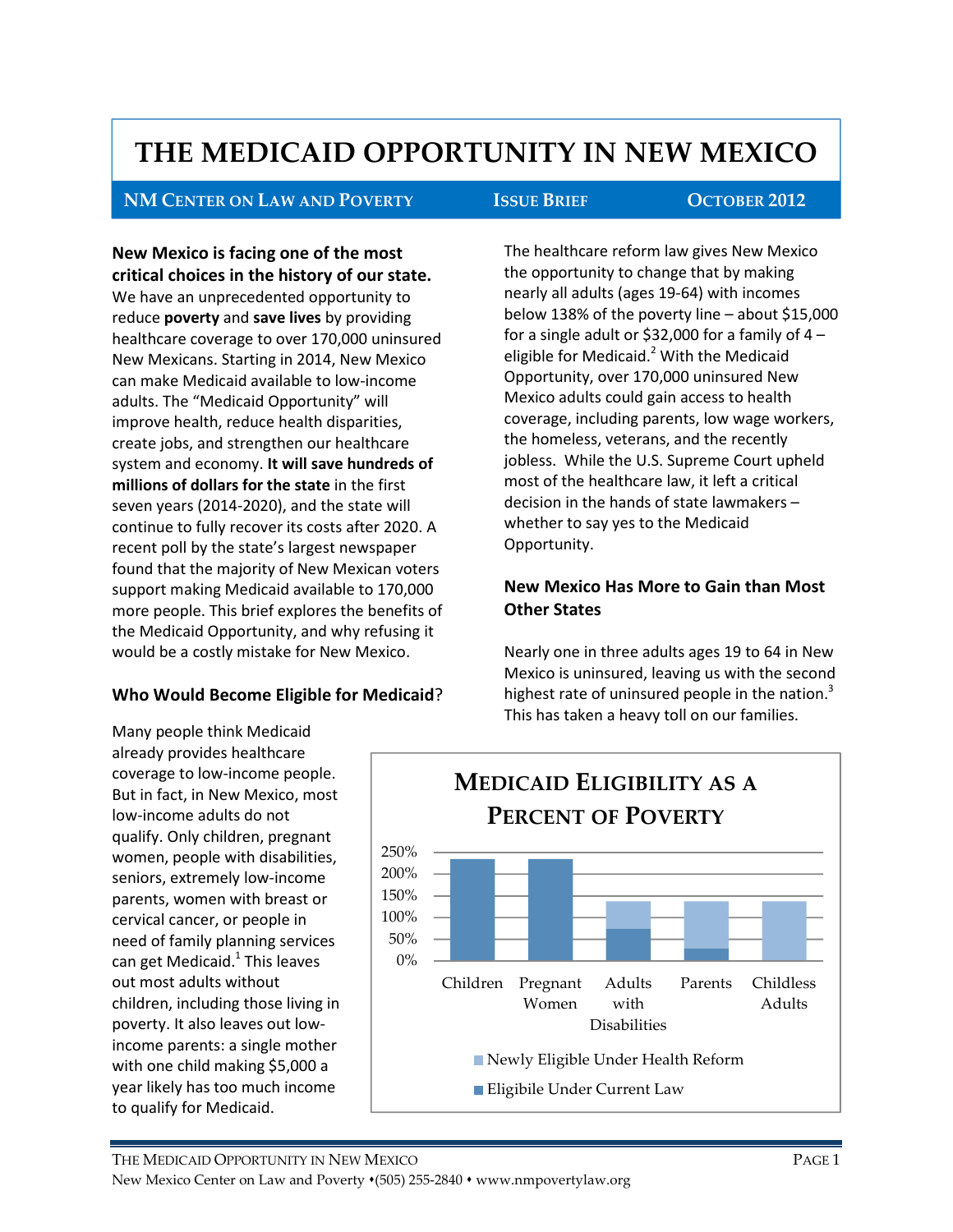People who are uninsured die younger, miss more work, and are burdened with medical debts they can't pay. Health disparities persist because poor people and people of color are more likely to be uninsured.<sup>4</sup>

The lack of coverage impacts every New Mexican. Not only does it exacerbate poverty in our state, it is costly for everyone. Insured New Mexicans pay higher premiums because there are so many uninsured people driving up uncompensated care costs. Emergency rooms are overcrowded because people cannot access preventative or primary care. County charity care programs – funded by local taxpayers – cannot keep up with the need.

Medicaid provides stable healthcare coverage that would benefit all New Mexicans. If we refuse the Medicaid Opportunity, other states will move ahead, but New Mexico – including our most vulnerable low-income residents – will be left behind.

#### Medicaid Opportunity Will Cost the State a Maximum of \$41.6 Million in First 7 Years

In the early days after the Supreme Court's decision, lawmakers in New Mexico were primarily concerned about the costs of the Medicaid Opportunity. State officials had reported that the cost would be \$500 million

over seven years.<sup>5</sup> Since then, the state's Legislative Finance Committee and independent experts have found that the state will actually save money by expanding Medicaid.<sup>6</sup>

Analysts at the University of New Mexico's Bureau of Business and Economic Research have projected state expenditures for the Medicaid Opportunity of \$222 to \$281 million, and net expenses will be even lower after accounting for savings from eliminating the State Coverage Insurance (SCI) program.<sup>7</sup>

SCI<sup>8</sup> currently covers over 35,000 adults who would be eligible for the new Medicaid coverage. Transferring these adults from SCI to Medicaid would save the state an estimated \$239 million through 2020. As a result, the true expenses for the Medicaid Opportunity range from a savings of \$17.1 million to expenses of up to \$41.6 million over seven years. $9$ 

### Additional Revenues Result in Major Savings for New Mexico

New Mexico will also make money in the first seven years. This is because the federal government pays the bulk of the costs for the Medicaid Opportunity. The state will see an influx of new revenues and other savings that will more than offset the state's share of costs.

| <b>Fiscal</b><br>Year         | Federal<br>Match % | <b>State Share</b><br><b>Plus</b><br><b>Administrative</b><br>Costs<br>(in millions) | <b>SCI Savings</b><br>(in millions) | <b>Net State</b><br><b>Expense</b><br>(in millions) |
|-------------------------------|--------------------|--------------------------------------------------------------------------------------|-------------------------------------|-----------------------------------------------------|
| 2015                          | $100\%$            | \$3.0                                                                                | \$42.3                              | (539.3)                                             |
| 2020                          | 91.5%              | High: \$102.3<br>Low: \$80.7                                                         | \$28                                | High: \$74.3<br>Low: \$52.7                         |
| <b>All Years</b><br>2014-2020 | 96.1%              | High: \$280.9<br>Low: \$222.2                                                        | \$239.3                             | High: \$41.6<br>Low: (\$17.1)                       |

The federal government will pay 100% of the costs in the first three years, 95% in 2017, 94% in 2018, 93% in 2019, and 90% in 2020 and beyond. New Mexico's average share of costs for the Medicaid Opportunity would be just 4% over the years 2014 to 2020.<sup>10</sup>

Data provided by UNM Bureau of Business & Economic Research.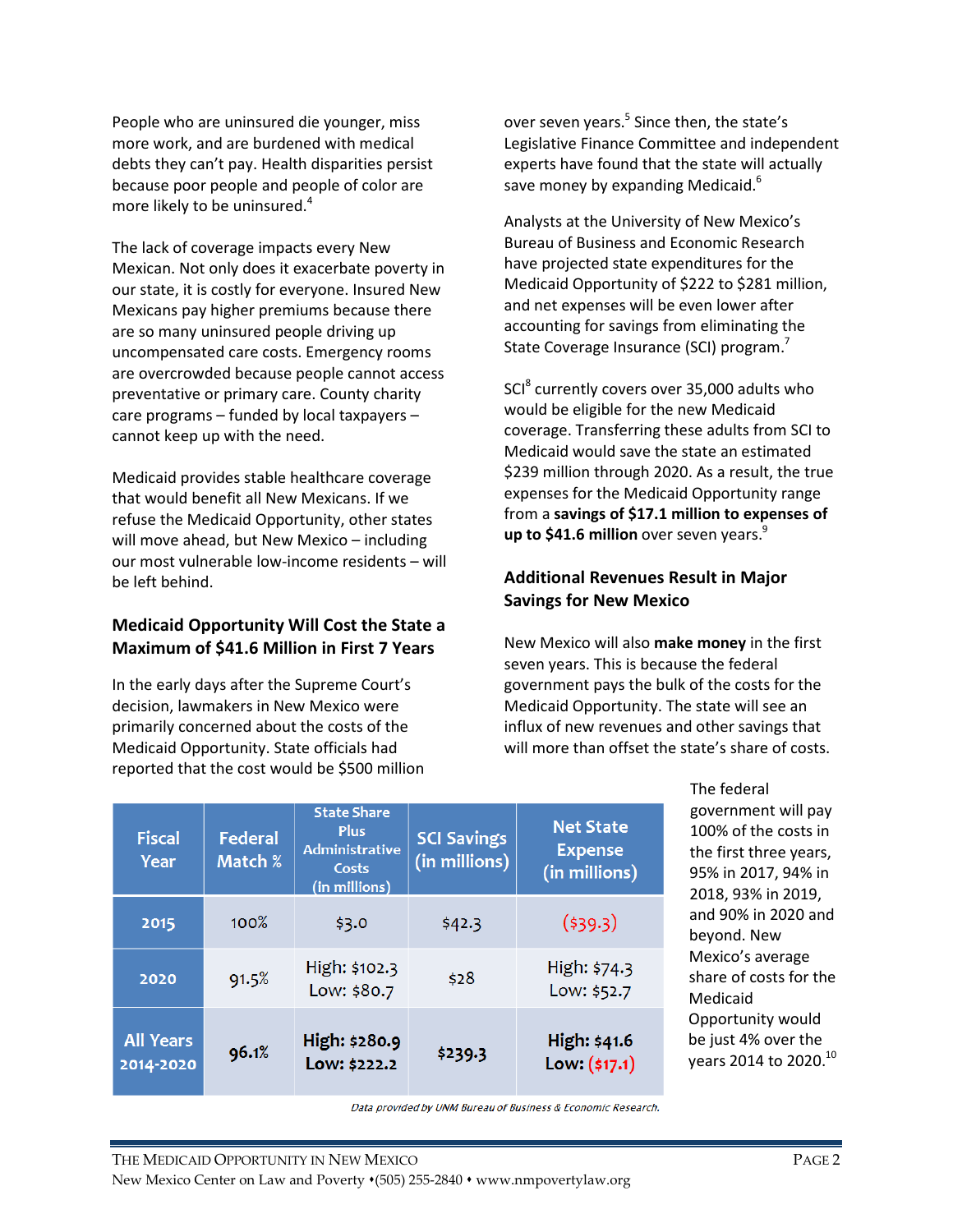

revenue and even more GRT revenue as paychecks are spent in local businesses. Finally, New Mexico will save even more by phasing out the state's high risk pool, moving those patients onto Medicaid and the Exchange.<sup>12</sup>

The University of New Mexico Bureau of Business and Economic Research

But the state will not end up paying that 4%. This is because of the state's Insurance Premium Tax (IPT). Medicaid will provide coverage for the newly eligible adults by enrolling them into managed care organizations (MCOs) and paying for premiums that cover the entire cost of care. These premiums are then subject to the state's IPT, which is set at 4%. Thus, the state would pay 4% of costs for Medicaid coverage, but immediately get that 4% back from IPT revenues, leaving the state with no net costs for the years 2014-2020.

The state would also realize significant gains through other revenues. As federal dollars for Medicaid are spent on healthcare goods and services, they would be subject to the state's Gross Receipts Tax (GRT). Those dollars would also be used to create between 6,000 and 8,400 new jobs, $11$  resulting in additional income tax



recently added up all these revenues and projected the Medicaid Opportunity would create between \$478 and \$523 million in savings for New Mexico between 2014 and 2020 – even after subtracting the state's expenditures.<sup>13</sup>

### A Great Deal Beyond 2020: Why New Mexico Can't Afford to Wait

Even after 2020, the Medicaid Opportunity remains a great deal for the state. The federal government will pay 90% of the costs of care for the new Medicaid enrollees. And the state's share is actually far less than the remaining 10% because of the IPT, GRT, and income tax revenues. In the end, even after 2020 – the state's expenditures for the Medicaid Opportunity are fully covered by the new revenues.<sup>14</sup>

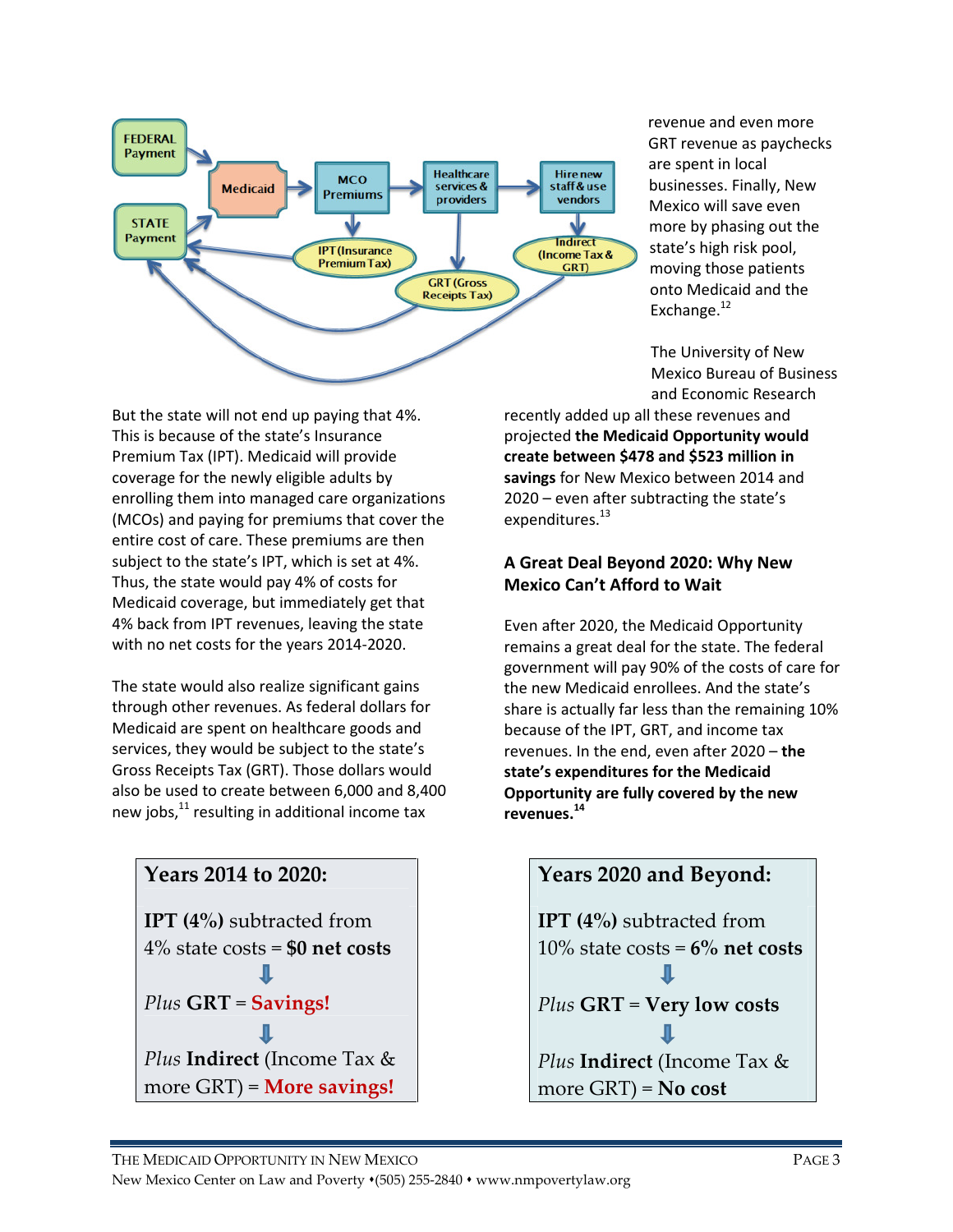Some states are considering adopting a "wait and see" approach, but New Mexico would lose out by waiting. The federal government pays 100% of the costs in the first three years. These are the years that the state would see the most significant savings through new revenues. In addition, the newly insured may need to see the doctor more because of the "pent-up demand" that results from going without insurance.<sup>15</sup> Taking the Medicaid Opportunity beginning January 1, 2014, would give New Mexico the chance to stabilize the healthcare costs of the new Medicaid enrollees before the state has to pay anything.

#### Medicaid Saves Lives and Reduces Poverty

Over 135,000 uninsured adults in New Mexico have incomes below 138% of the poverty level.<sup>16</sup> Another 39,000 adults with incomes at this level are currently covered through  $SCI<sup>17</sup>$ Altogether, more than 170,000 uninsured New Mexicans could get coverage through the Medicaid Opportunity. They include over 100,000 people living below the federal poverty line, $^{18}$  minimum and low wage workers, the recently unemployed, veterans, and the homeless.

Over 375 New Mexicans die each year because they are uninsured and are forced to go without medical care.<sup>19</sup> And even when the uninsured do access healthcare, they suffer from much more serious conditions and diseases than those who have health insurance because of delayed or inconsistent treatment.<sup>20</sup> This results in very expensive care and overcrowding of hospitals and emergency rooms.

Being uninsured also takes a personal financial toll. Medical debt is now the leading cause of bankruptcy in the country – 62% of all personal bankruptcies in 2007 were due to medical bills. $^{21}$  When uninsured people can't pay their medical bills, they are sent to collections – leading to financial problems that reverberate throughout their lives.

Medicaid saves lives and improves health and well-being. A study published in the New England Journal of Medicine found the death rate was 6% lower in states with more generous Medicaid eligibility rules for adults than the death rate in states with stricter rules such as New Mexico.<sup>22</sup> And MIT researchers recently compared adults in Oregon who "won" the state's lottery system to get Medicaid to people who entered the lottery but "lost" and remained uninsured. The new Medicaid enrollees had improved health status, less anxiety and depression, and fewer financial problems related to medical care.<sup>23</sup>

### The Medicaid Opportunity Is Vital for New Mexican Families and Children

The Medicaid Opportunity would give uninsured New Mexicans financial stability and the peace of mind that comes from not worrying about how to pay for visits to the doctor or prescriptions.

The entire family, including children, benefits from better health and financial security. Children are up to three times more likely to see a doctor if their parents see a doctor, and seeing a doctor correlates directly with having coverage.<sup>24</sup> This means that when parents have coverage, their children are much more likely to get essential healthcare services such as immunizations and well child exams.

Parents who have Medicaid can also ensure that their children are growing up in a healthy and financially secure environment. Medicaid beneficiaries are 40 percent less likely to skip paying other bills or borrow money in order to pay medical expenses.<sup>25</sup> They are also significantly less likely to forego medical care due to medical debt or report out-of-pocket medical expenses.<sup>26</sup> With Medicaid, New Mexico families are better able to pay for food, housing, utilities, and other necessities.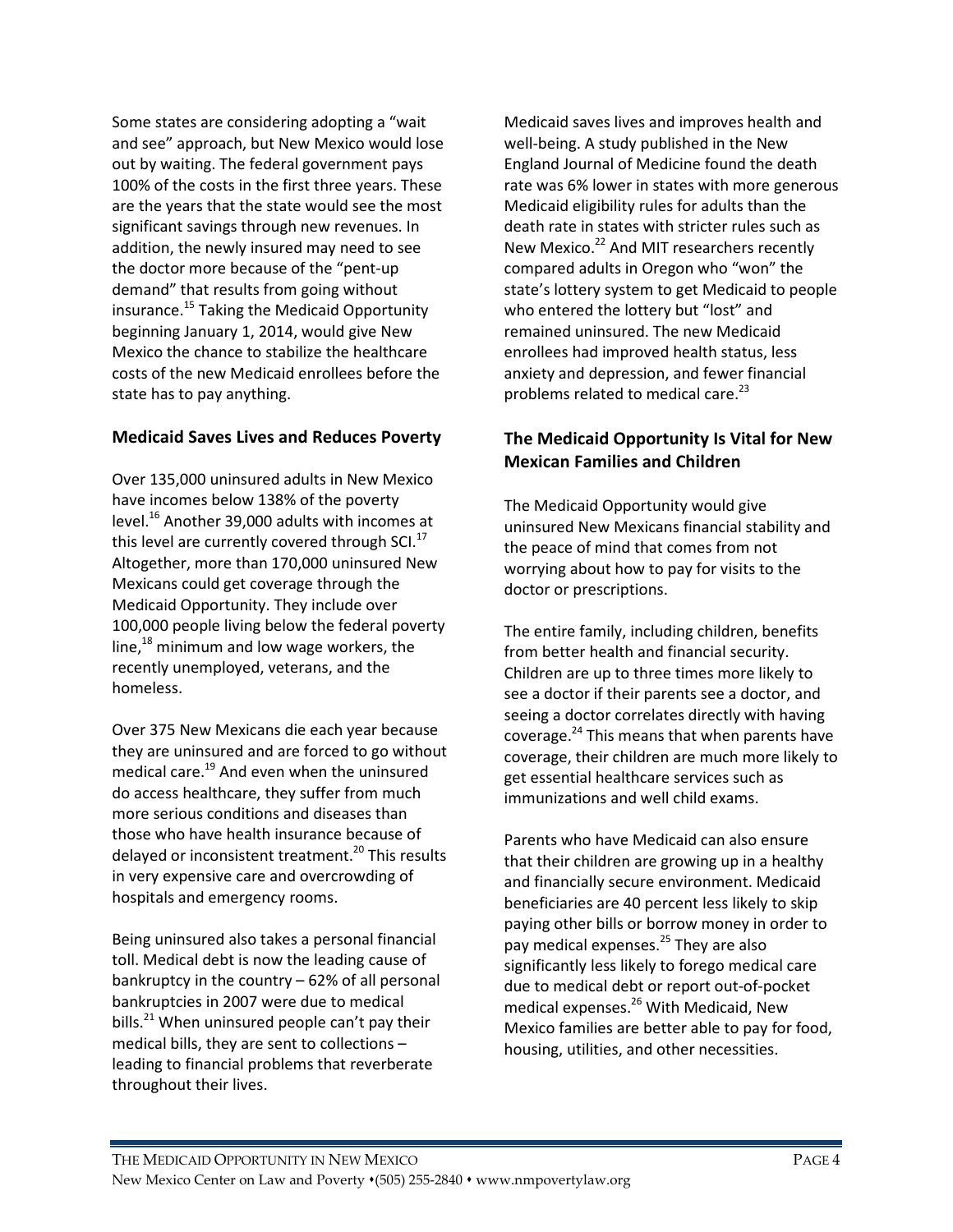#### Partial Medicaid Expansion Will Not Meet the Needs of Low-Income New Mexicans

Some states are asking the federal government if they can partially adopt the Medicaid Opportunity – for example, by only covering adults who have incomes up to 100% of the poverty level rather than everyone with incomes up to 138% of the poverty level. This would be a mistake for New Mexico. Individuals with incomes up to 138% of the poverty level have very low incomes and will be left uninsured without Medicaid.

Starting in 2014, many individuals will receive federal financial assistance to help them afford healthcare coverage that can be purchased through newly formed "Health Insurance Exchanges." However, people living below the federal poverty level are not eligible for federal financial assistance to buy coverage through the Exchange.<sup>27</sup> And people between 100% and 138% of the poverty level cannot afford coverage even with the help of tax credits and subsidies.

A family of four at 115% of the poverty level makes \$26,507 a year, but needs \$42,192 to cover basic expenses in Albuquerque.<sup>28</sup> Even taking into account the \$7,500 of annual public assistance this family could receive, $^{29}$  they are \$675 short each month. Without Medicaid, they will not be able to buy health insurance even with financial help. As a result, our state would continue to have a large uninsured population. Tens of thousands of people would be forced to forego preventive care, delay necessary treatment, and accumulate medical debt when they get sick.

### The Medicaid Opportunity Will Build a More Robust Healthcare System

New Mexico continues to struggle with healthcare provider shortages – every county except for one has been federally designated as a "Health Professions Shortage Area" with medically underserved populations.<sup>30</sup> The Medicaid Opportunity will bring much needed revenues into our healthcare system – helping to expand the healthcare workforce.

To solve New Mexico's provider shortage problem, we have to start by fixing our uninsured problem. Having the second highest rate of uninsured adults in the country makes doing business in New Mexico less attractive for healthcare providers. We will continue to face provider shortages if we leave 170,000 adults without coverage.

Most healthcare providers give some medical care to the uninsured: 68% of physicians nationally provide some uncompensated care, spending an average of 7.2 hours per week delivering it. $31$  And when they care for the uninsured, physicians and hospitals lose money: even after accounting for the care the uninsured pay for out of pocket and the care funded by government programs, providers nationally deliver more than \$34 billion in uncompensated care each year.<sup>32</sup>

Right now, New Mexico suffers from a classic supply and demand problem. We have a high demand for free services from uninsured patients and a low number of providers who are willing to provide those services. Our supply of healthcare providers will only increase when demand goes up from people who have coverage that pays for services.

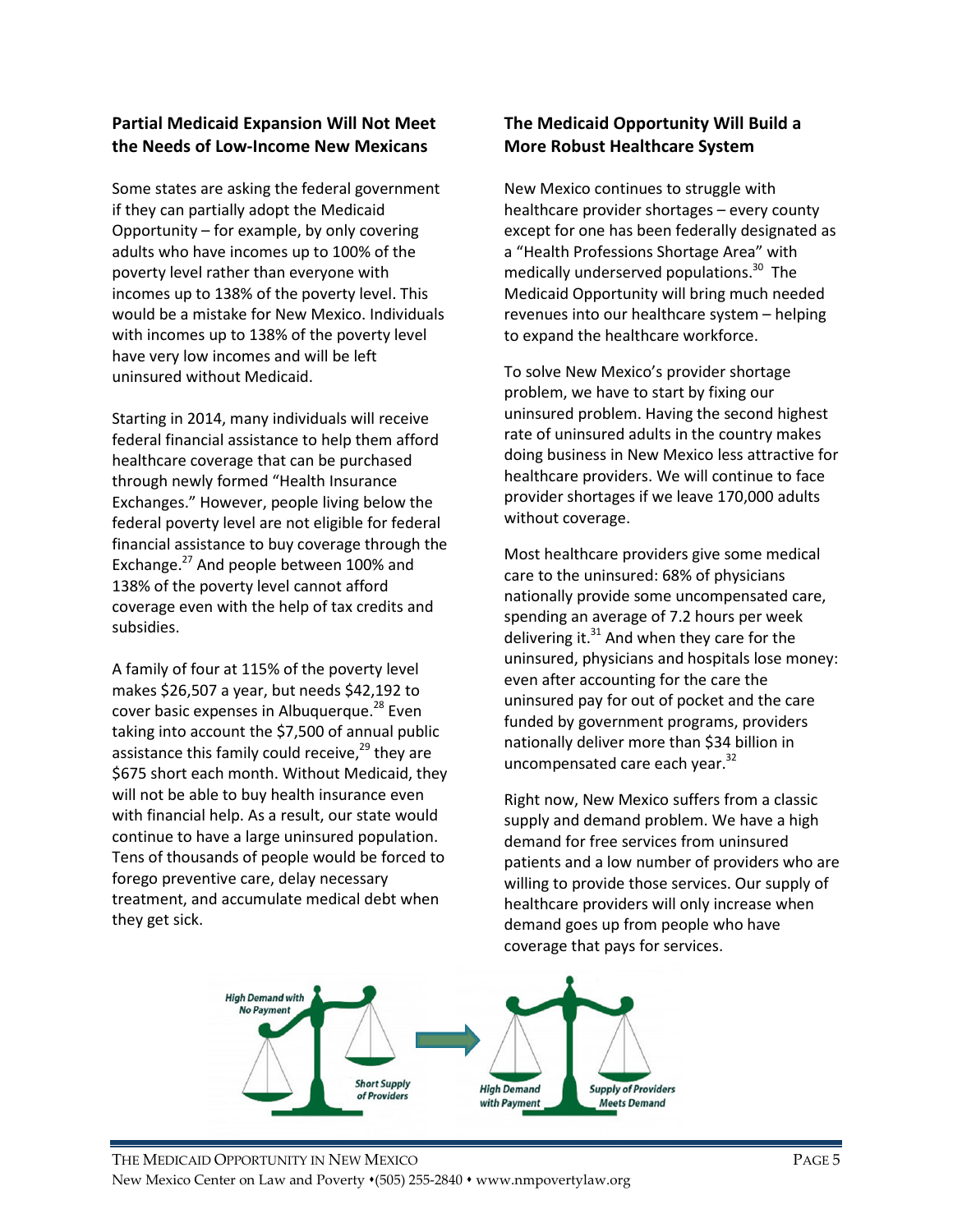There is concern that if we take the Medicaid Opportunity, people in rural areas will be unable to use Medicaid to get healthcare because providers will not accept new Medicaid patients. That may be a problem in some other states, but providers in New Mexico rely on Medicaid. As of 2011, 86.3% of New Mexico providers were accepting new Medicaid patients.<sup>33</sup> This is a much higher rate than in most other parts of the country, where nearly a third of providers say they will not take new Medicaid patients.<sup>34</sup> Part of this reliance on Medicaid is because New Mexico is a rural state. Nationally, physicians in rural areas receive 20% of their patient revenue from Medicaid,<sup>35</sup> and Medicaid and Medicare account for 60% of rural hospital revenues.<sup>36</sup>

Hospitals in New Mexico are depending on the state taking up the Medicaid Opportunity. Under the healthcare reform law, hospitals are facing reduced Medicare reimbursements and cuts to Disproportionate Share Hospital (DSH) funds.<sup>37</sup> And the state's "Centennial Care" proposal for Medicaid would change rules about uncompensated care, effectively cutting Sole Community Provider (SCP) funds.<sup>38</sup> As a result, hospitals are counting on new Medicaid revenues. Without the Medicaid Opportunity, they must absorb these cuts and continue to deal with hundreds of millions in uncompensated care costs each year.

The healthcare reform law is a golden opportunity to strengthen our primary care systems and workforce – not just for Medicaid patients, but for everyone. New Mexico is already taking advantage of workforce development grants and other funding opportunities to reform healthcare delivery systems and increase the role of mid-level providers.<sup>39</sup> Plus, the state's Centennial Care proposal for Medicaid uses new incentives and patient-centered care coordination to lower costs and improve quality. The Medicaid Opportunity would increase the state's leverage to create these critical changes in our healthcare system.

#### An Economic Engine for New Mexico

The Medicaid Opportunity is mostly paid for with federal funds – federal income tax dollars from people across the country, including in New Mexico. If we say yes to this opportunity, we ensure that New Mexicans' federal tax dollars stay and are reinvested in New Mexico. If we refuse the opportunity, we will be sending billions of our federal tax dollars to other states, losing the benefits here in New Mexico.



The Medicaid Opportunity would bring New Mexico \$4.9 to \$6.4 billion in federal funds in 2014-2020.<sup>40</sup> The funds would create between 6,000 and 8,200 new jobs in New Mexico. $^{41}$  The majority of these new jobs would be high-wage positions in the private healthcare sector, and the remaining jobs would be created by local businesses. These funds would also generate an additional \$4.7 to \$8.4 billion of economic activity in New Mexico by 2020 alone.

Local employers will greatly benefit from the Medicaid Opportunity through increased business and productivity. More jobs and economic activity from federal funding will mean more dollars spent in local businesses. The Medicaid Opportunity would also provide healthcare coverage for many employees of small businesses earning between \$7.50 and \$12 an hour, depending on family size. Because people with insurance miss less work, $42$  this will boost employee productivity.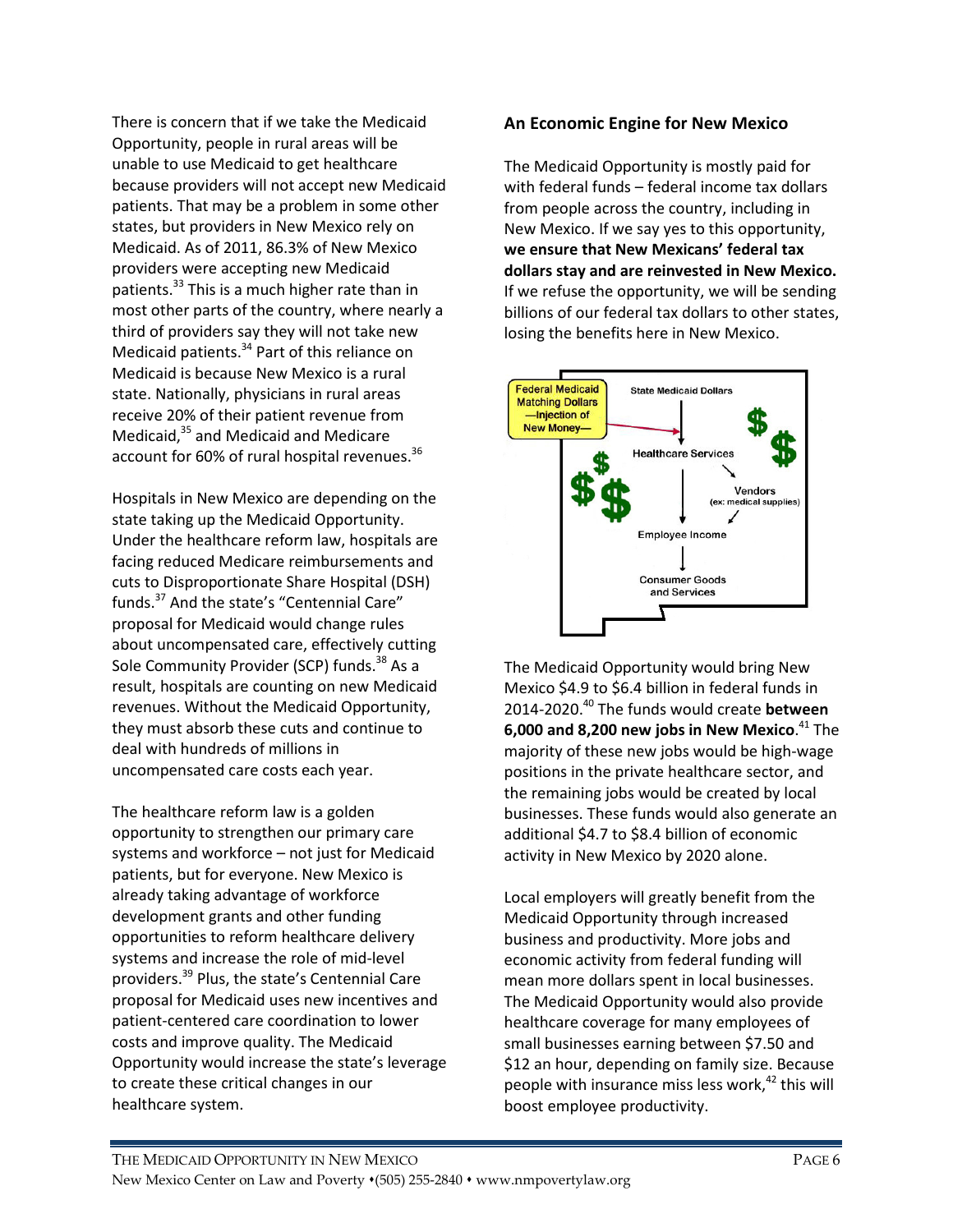#### Federal Funding for Medicaid Has Always Been Stable

Even though the Medicaid Opportunity is such a great deal for New Mexico, some fear the federal government will change the terms, increasing the state's share of costs in the future. However, this is very unlikely to happen.

Compared to many other federal funding initiatives, Medicaid has a long, reliable history. The federal government has consistently funded Medicaid since it began in 1965. In fact, Congress has kept the same formula for calculating federal and state shares in Medicaid for nearly 50 years. $43$  The formula requiring the federal government to pay 90% of the costs for newly eligible adults is similarly unlikely to change; it is set in statute and does not require reauthorization from Congress.<sup>44</sup>

The American people recognize the importance of Medicaid. A majority of Americans oppose making any cuts to Medicaid as a way to reduce the federal deficit, and two thirds of Americans support Medicaid when they are told that cuts will leave more people uninsured and without access to healthcare.<sup>45</sup> This strong public support is likely to protect Medicaid funding.

Even if the federal government were to change the rules, New Mexico would not be stuck with the bill. The U.S. Department of Health and Human Services has been very clear that states can discontinue coverage at any time.

#### Bottom Line: The Medicaid Opportunity is the Right Choice for New Mexico

Medicaid will improve healthcare for 170,000 uninsured New Mexicans, reducing poverty and saving lives. New Mexico will make hundreds of millions of dollars in the first seven years and will fully recover its costs after 2020. By taking the Medicaid Opportunity, we will keep federal tax dollars here in New Mexico, boosting our economy and strengthening the healthcare system for everyone.

For more information about the Medicaid **Opportunity**, please contact the New Mexico Center on Law and Poverty at (505) 255-2840 or email: kelsey@nmpovertylaw.org or quela@nmpovertylaw.org.

#### -**SOURCES**

 $1$  New Mexico also has a State Coverage Insurance (SCI) Medicaid "waiver" program that provides healthcare coverage for parents and childless adults with incomes up to 200% of the poverty level, but the program has been frozen to new applicants since 2009.  $2$  Affordable Care Act (ACA) § 2001 creates a new category in Medicaid for adults under 65 years old who have incomes less than 133% of the federal poverty level (FPL). ACA § 2002(a) adds a 5% income adjustment that increases this amount to 138% FPL. <sup>3</sup> Kaiser Family Foundation, Health Insurance Coverage of Adults 19-64 (2010-2011), describing that 29% of nonelderly adults in New Mexico are uninsured.

<sup>4</sup> Kaiser Family Foundation, Health Insurance Coverage of Adults 19-64 Living in Poverty (2010-2011), describing that 49% of adults living below 100% of the poverty level are uninsured in New Mexico, compared to 29% of adults overall. See also Kaiser Family Foundation, New Mexico: Uninsured Rates for the Nonelderly by Race/Ethnicity (2010-2011), describing that for nonelderly adults, 19% of white New Mexicans are uninsured compared to 25% of Hispanic New Mexicans, and among other racial/ethnic groups (primarily Native Americans), 34% are uninsured.

5 State of New Mexico Human Services Department, Medical Assistance Division, Medicaid Under Healthcare Reform by State Fiscal Year with Different Take Up Rates, May 2012 Projection (May 2012).

<sup>6</sup> See New Mexico Legislative Finance Committee Hearing Brief, Implementation of Affordable Care Act: Costs and Benefits of Expansion of Medicaid Eligibility (Sept. 27, 2012) [hereinafter LFC Hearing Brief]. Local experts have come to similar conclusions. See Lee Reynis, Ph.D., The Economic and Fiscal Impacts of the Proposed Medicaid Expansion in New Mexico (University of New Mexico Bureau of Business and Economic Research, Oct. 2012) [hereinafter BBER Report]. See also Kelly O'Donnell, Ph.D., The Tax Revenue Benefits of Healthcare Reform in New Mexico (New Mexico Voices for Children, updated Aug. 2012).

 $7$  BBER Report, supra endnote 6. The New Mexico Legislative Finance Committee (LFC) generated similar revenue projections. Even using HSD's overstated cost figures from May 2012, the LFC projected the Medicaid Expansion would save the state up to \$340 million between 2014 and 2020. LFC Hearing Brief, supra endnote 6.

<sup>8</sup> It is highly unlikely that the federal government will continue to approve the SCI waiver after 2014, and federal funds for the waiver have been phasing out since 2009, in accordance with provisions of the Children's Health Insurance Program Reauthorization Act (CHIPRA). See CHIPRA provisions at 42 U.S.C. § 1397kk(a)(3)(C).

<sup>9</sup> BBER Report, supra endnote 6.

 $^{10}$  4% is a weighted average determined using federal matching rates from ACA § 2001(a)(3) and applying them to enrollment estimates from the New Mexico Human Services Department May projections, supra endnote 5.

<sup>11</sup> BBER report, supra endnote 6.

<sup>12</sup> LFC Hearing Brief, supra endnote 6.